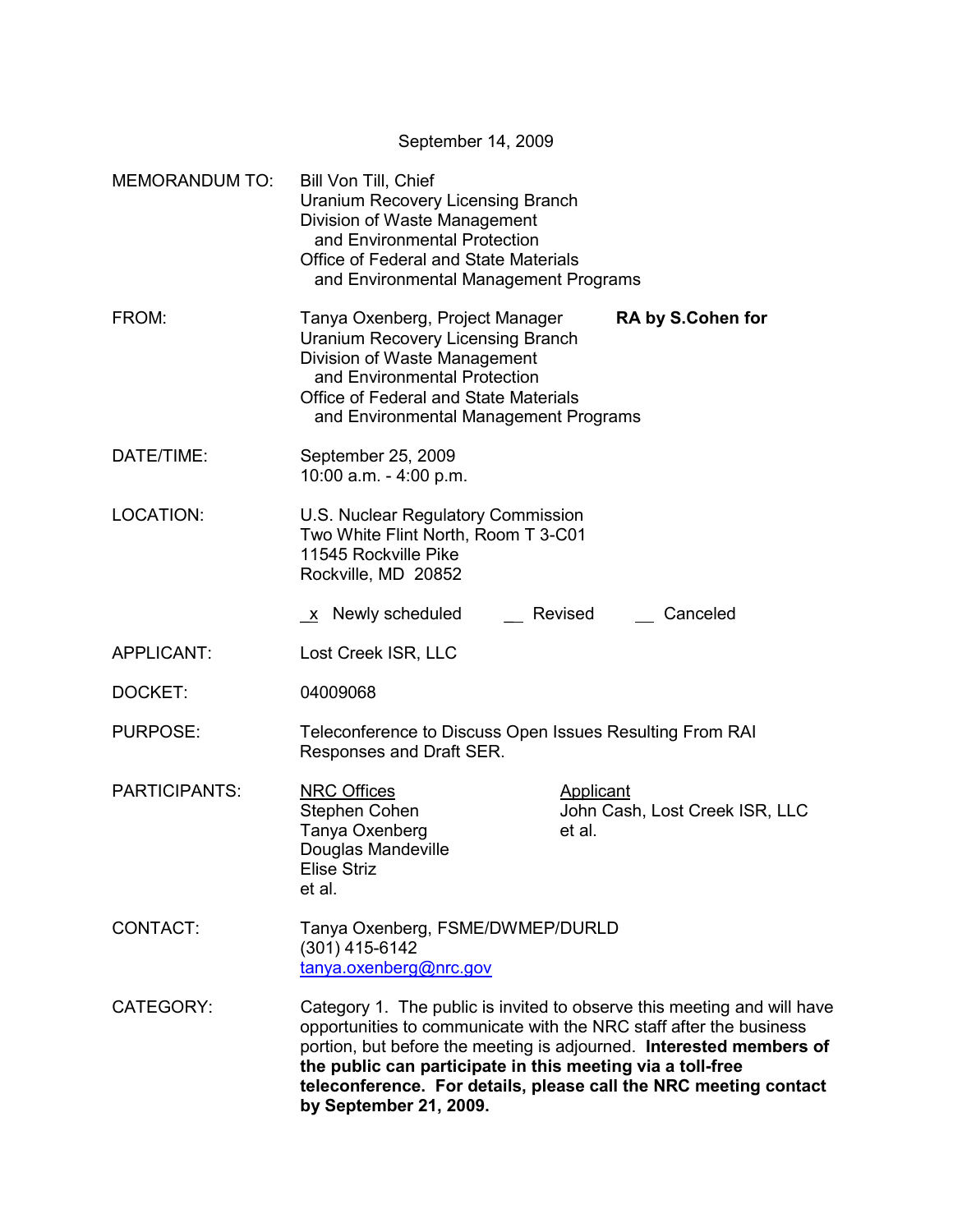ENCLOSURE: Agenda

NOTE: The NRC's Policy Statement "Enhanced Public Participation in NRC Meetings," May 28, 2002, applies to this meeting. The Policy Statement may be found on the NRC Web site, www.nrc.gov, and contains information regarding visitors and security.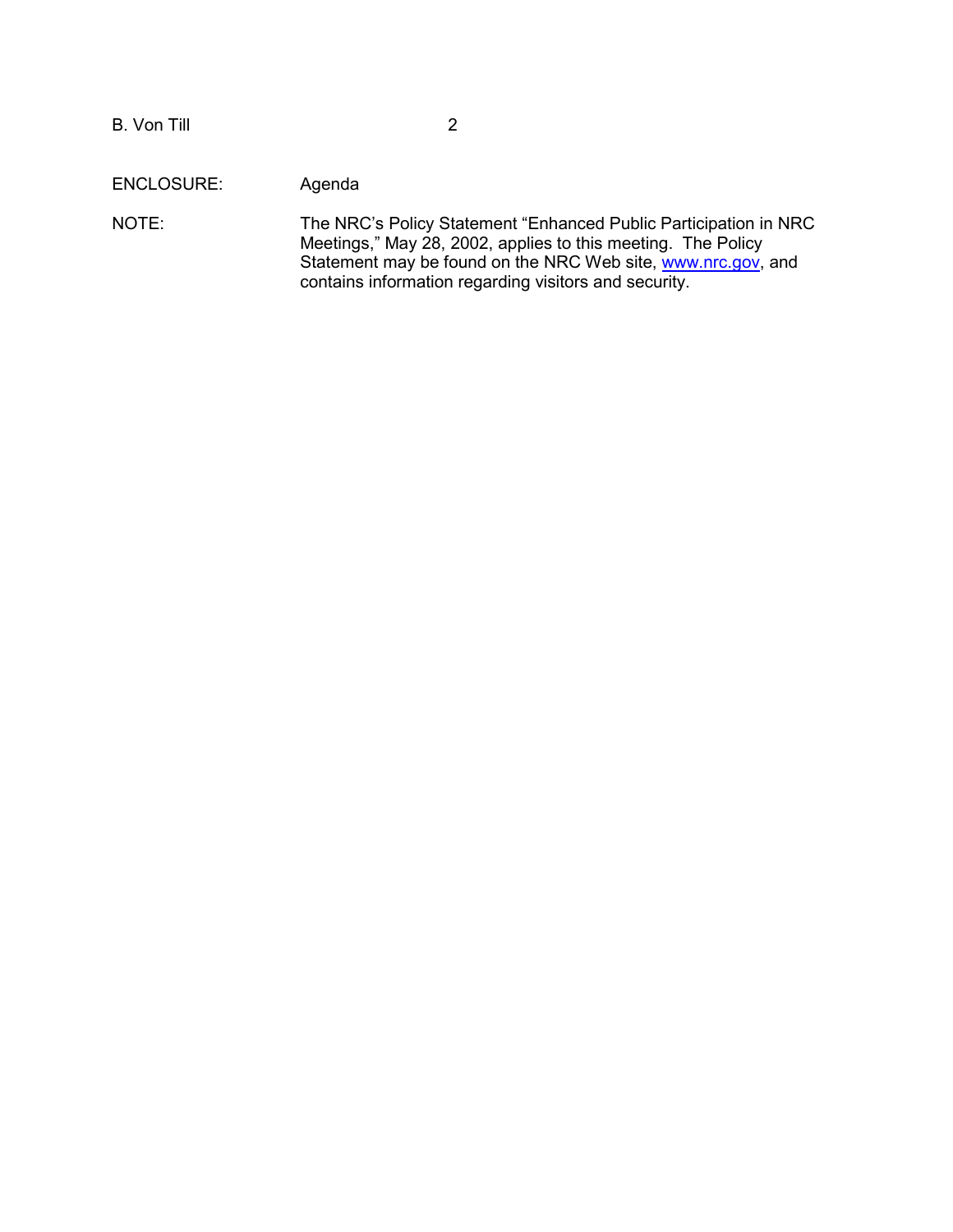ENCLOSURE: Agenda

NOTE: The NRC's Policy Statement "Enhanced Public Participation in NRC Meetings," May 28, 2002, applies to this meeting. The Policy Statement may be found on the NRC Web site, www.nrc.gov, and contains information regarding visitors and security.

| <b>DISTRIBUTION:</b><br><b>Meeting Attendees</b><br><b>AKock</b> |        | JWhitten/RIV<br>PBubar | LGersey/RIV<br><b>KMcConnell</b> |              | <b>PMNS</b><br>ABjornsen |
|------------------------------------------------------------------|--------|------------------------|----------------------------------|--------------|--------------------------|
|                                                                  |        |                        | ML092510062                      |              |                          |
|                                                                  | Office | <b>DWMEP</b>           | <b>DWMEP</b>                     | <b>DWMEP</b> | <b>DWMEP</b>             |
|                                                                  | Name   | TOxenberg              | <b>BGarrett</b>                  | SCohen       | SCohen for<br>TOxenberg  |
|                                                                  | Date   | 9/8/09                 | 9/8/09                           | 9/14/09      | 9/14/09                  |
| <b>OFFICIAL RECORD COPY</b>                                      |        |                        |                                  |              |                          |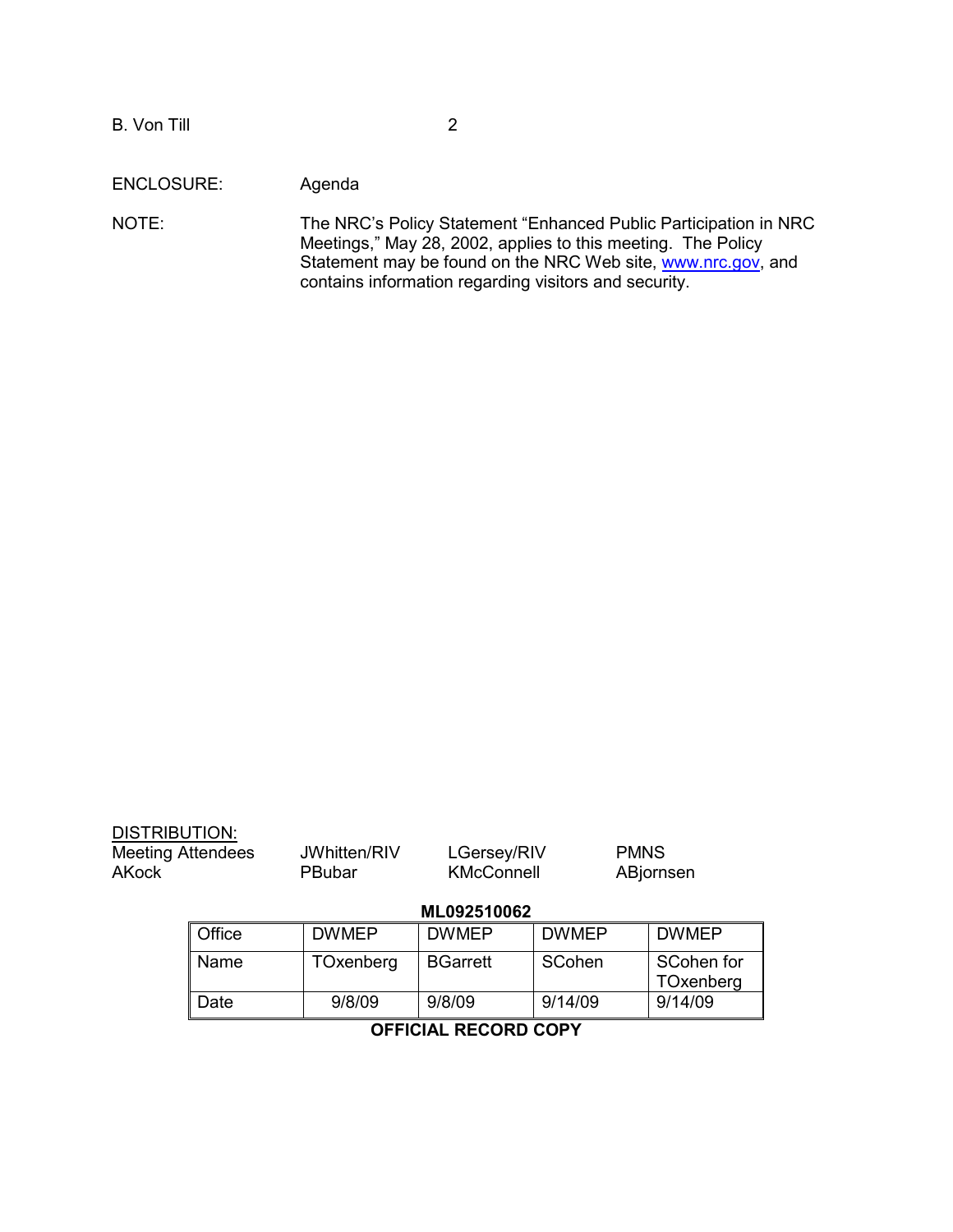## MEETING AGENDA Lost Creek ISR, LLC September 25, 2009

MEETING PURPOSE: Teleconference to Discuss Open Issues Resulting From RAI Responses and Draft SER.

## MEETING PROCESS:

| Time         | Topic                                            | Lead      |
|--------------|--------------------------------------------------|-----------|
| $10:00$ a.m. | Introductions                                    | All       |
|              | Discussion of Open Issues                        | All       |
| 12:00 noon   | Lunch (on your own)                              |           |
|              | Discussion of Open Issues<br>(See Attached List) | All       |
|              | Summary of Action Items                          | Moderator |
|              | <b>Public Comment/Questions</b>                  | Moderator |
| 4:00 p.m.    | Adjourn                                          |           |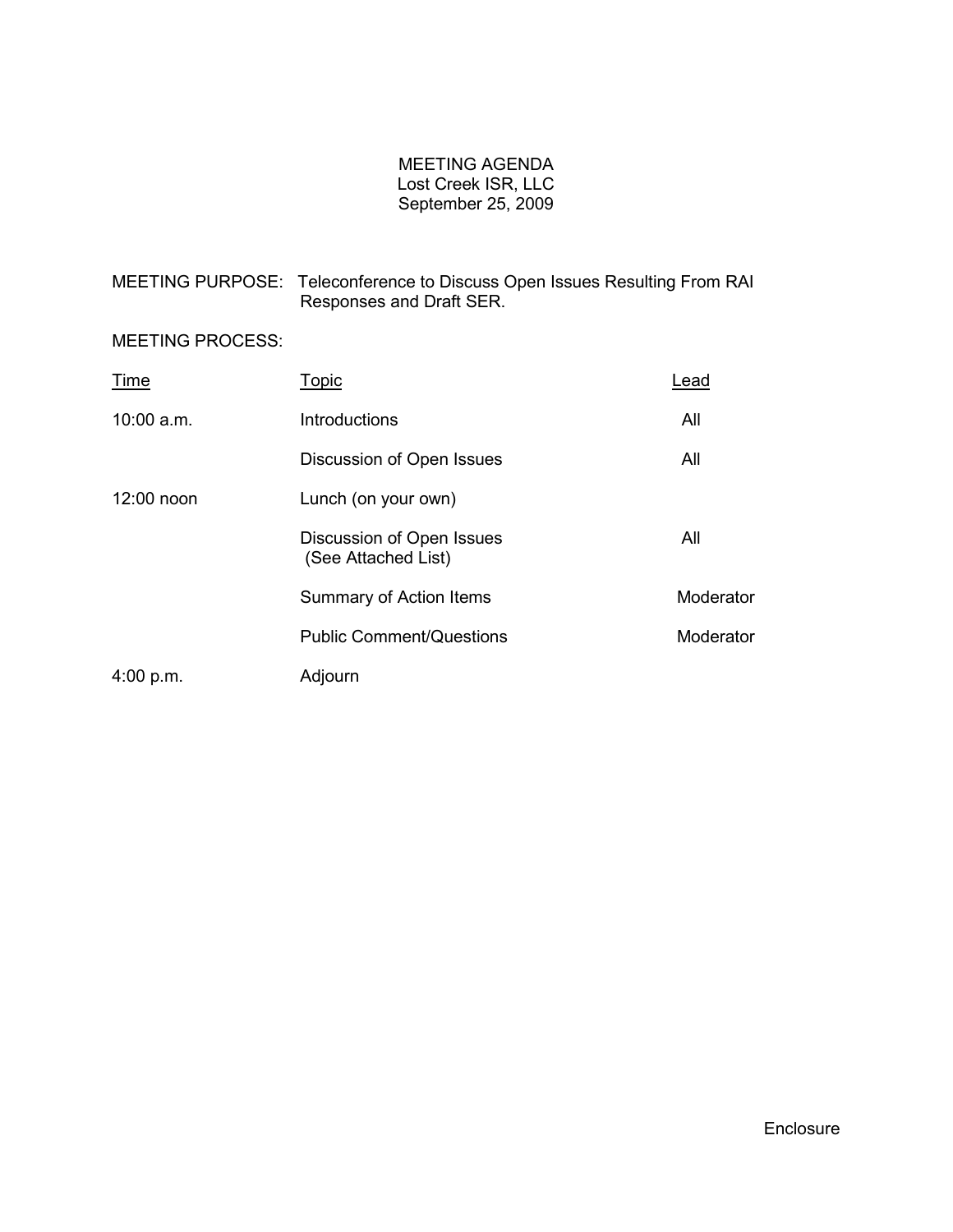## **Lost Creek ISR, LLC Application for a Source Materials License for the Lost Creek** *In Situ* **Recovery Facility List of Open Issues**

- 1. Applicant did not demonstrate that meteorological data from Lost Soldier is representative of the Lost Creek Permit Area.
- 2. Applicant did not compare concurrent data from NWS station to demonstrate that data taken for Permit Area is representative of long-term meteorological data.
- 3. Specify the height at which the data was collected (2 meters or at other heights). Also, no joint frequency distribution data was provided.
- 4. When was wind data collected? Is mixing height data representative of the Lost Creek site?
- 5. No calibration or maintenance data for meteorological instruments. No specific recovery data for wind and stability measurements.
- 6. Effects of water bodies on meteorological measurements, and also threshold information on wind speed and direction instruments.
- 7. Inconsistencies in the site-specific geologic mapping (isopach, cross-sections, faults).
- 8. Adequate abandonment procedures for historic borings.
- 9. UBC or IBC Criterion for Seismology Design.
- 10. Less than 12 months of radon sampling. Criteria for placement of preoperational radon monitors. Criteria for placement of preoperational air particulate monitors.
- 11. Vegetation sampling program using radon daughters as a basis.
- 12. Beef sampling not submitted to NRC yet. No preoperational sampling for game animals.
- 13. Criteria for placement of preoperational TLDs associated with particulate air samples.
- 14. No surface soil samples associated with air particulate stations. No subsurface soil samples.
- 15. Offsite sediment sampling and sampling in BLM stock ponds.
- 16. Sediment sampling in drainages not submitted to NRC yet.
- 17. Offsite surface water sampling, BLM Stock ponds, missing dissolved Ra-226 from runoff samples (onsite surface water).
- 18. Sediment sampling in drainages not submitted to NRC yet.
- 19. Offsite surface water sampling.
- 20. Missing dissolved Ra-226 from runoff samples (onsite surface water).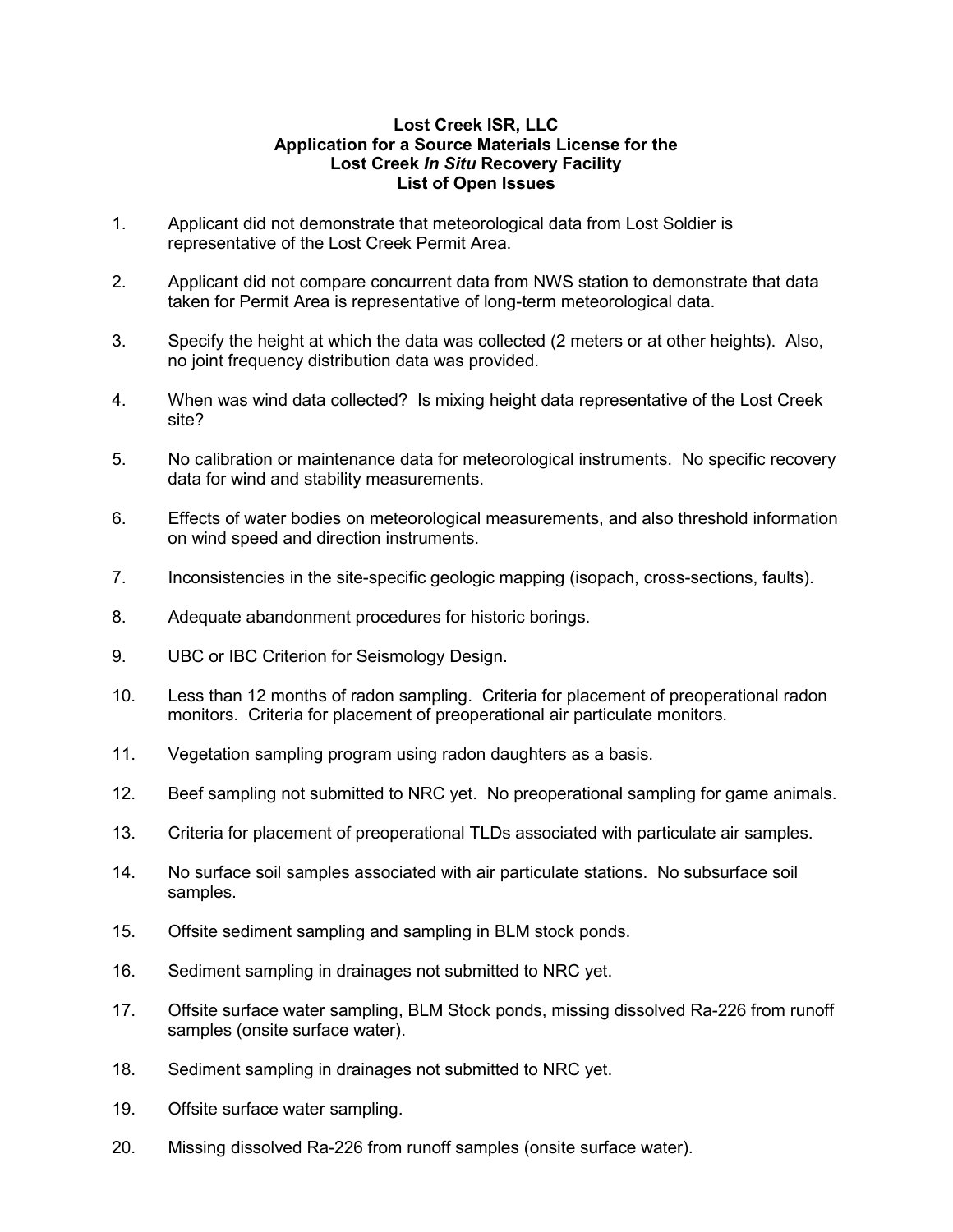- 21. Shipment and processing of third party ion exchange resins from other LC satellites or other producers.
- 22. Instrumentation and controls related to radiation safety monitoring.
- 23. Baseline groundwater monitoring for storage ponds.
- 24. Plan view and cross section view of storage pond not consistent grade. Cannot verify freeboard requirement and ability to transfer liquids back and forth in the event of a leak.
- 25. Chemical compatibility between synthetic liner and pond liquids.
- 26. Daily vs. weekly leak detection system inspections.
- 27. Evaluation parameters for leak detection system liquids and groundwater monitoring.
- 28. Subgrade preparation techniques.
- 29. Number of storage ponds that will be constructed.
- 30. Quality assurance plan for soil and liner installation.
- 31. Reporting of leaks, spills, excursions to NRC
- 32. Meeting requirements of 20 CFR 1902(e).
- 33. Submittal of reports to NRC (ALARA, semi annual effluent monitoring, etc.); reporting of leaks, spills, excursions to NRC.
- 34. Qualifications of RSO designee who will perform daily walk through inspections.
- 35. Lacking details for radiation safety program content and worker instructions.
- 36. No justification for urinalysis as only bioassay technique. Frequency of specimen collection and evaluation not specified.
- 37. No action levels tied to worker dose calculations.
- 38. No description of how bioassay data is converted to dose.
- 39. Application needs a discussion of the actions the applicant will take when personnel contamination above background.
- 40. Applicant does not account for other alpha emitters for personnel contamination.
- 41. How is beta-gamma contamination for personnel contamination incorporated into HP program?
- 42. What are contamination levels in restricted areas?
- 43 Contamination control in parts of plant where work with uranium is not performed is not consistent and does not address other alpha emitters.
- 44. Release of potentially contaminated items from the facility does not address other alpha emitters.